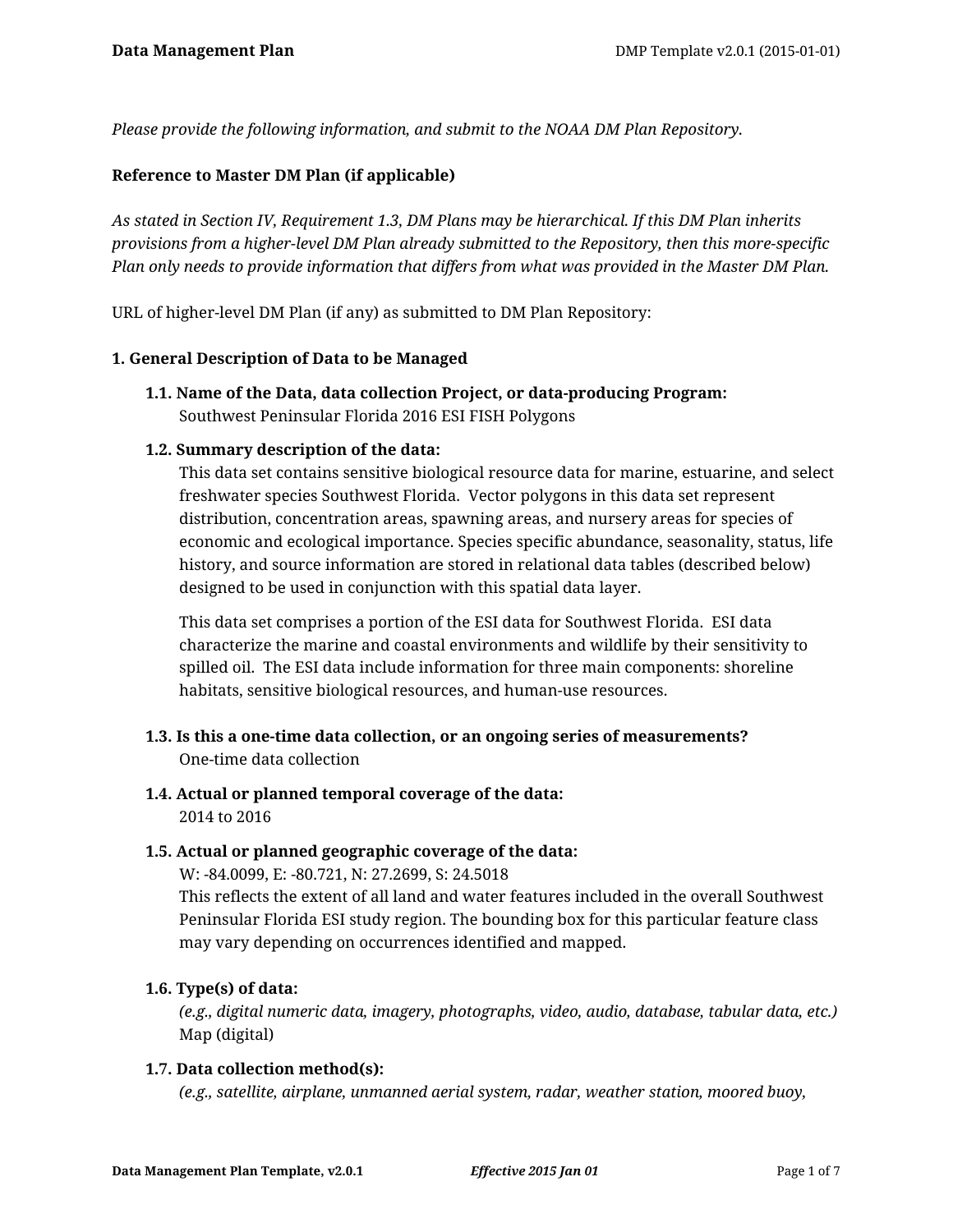*research vessel, autonomous underwater vehicle, animal tagging, manual surveys, enforcement activities, numerical model, etc.)*

#### **1.8. If data are from a NOAA Observing System of Record, indicate name of system:**

**1.8.1. If data are from another observing system, please specify:**

#### **2. Point of Contact for this Data Management Plan (author or maintainer)**

**2.1. Name:**

ESI Program Manager

- **2.2. Title:** Metadata Contact
- **2.3. Affiliation or facility:**
- **2.4. E-mail address:**

orr.esi@noaa.gov

**2.5. Phone number:**

#### **3. Responsible Party for Data Management**

*Program Managers, or their designee, shall be responsible for assuring the proper management of the data produced by their Program. Please indicate the responsible party below.*

**3.1. Name:**

ESI Program Manager

**3.2. Title:**

Data Steward

#### **4. Resources**

*Programs must identify resources within their own budget for managing the data they produce.*

### **4.1. Have resources for management of these data been identified?**

# **4.2. Approximate percentage of the budget for these data devoted to data management ( specify percentage or "unknown"):**

### **5. Data Lineage and Quality**

*NOAA has issued Information Quality Guidelines for ensuring and maximizing the quality, objectivity, utility, and integrity of information which it disseminates.*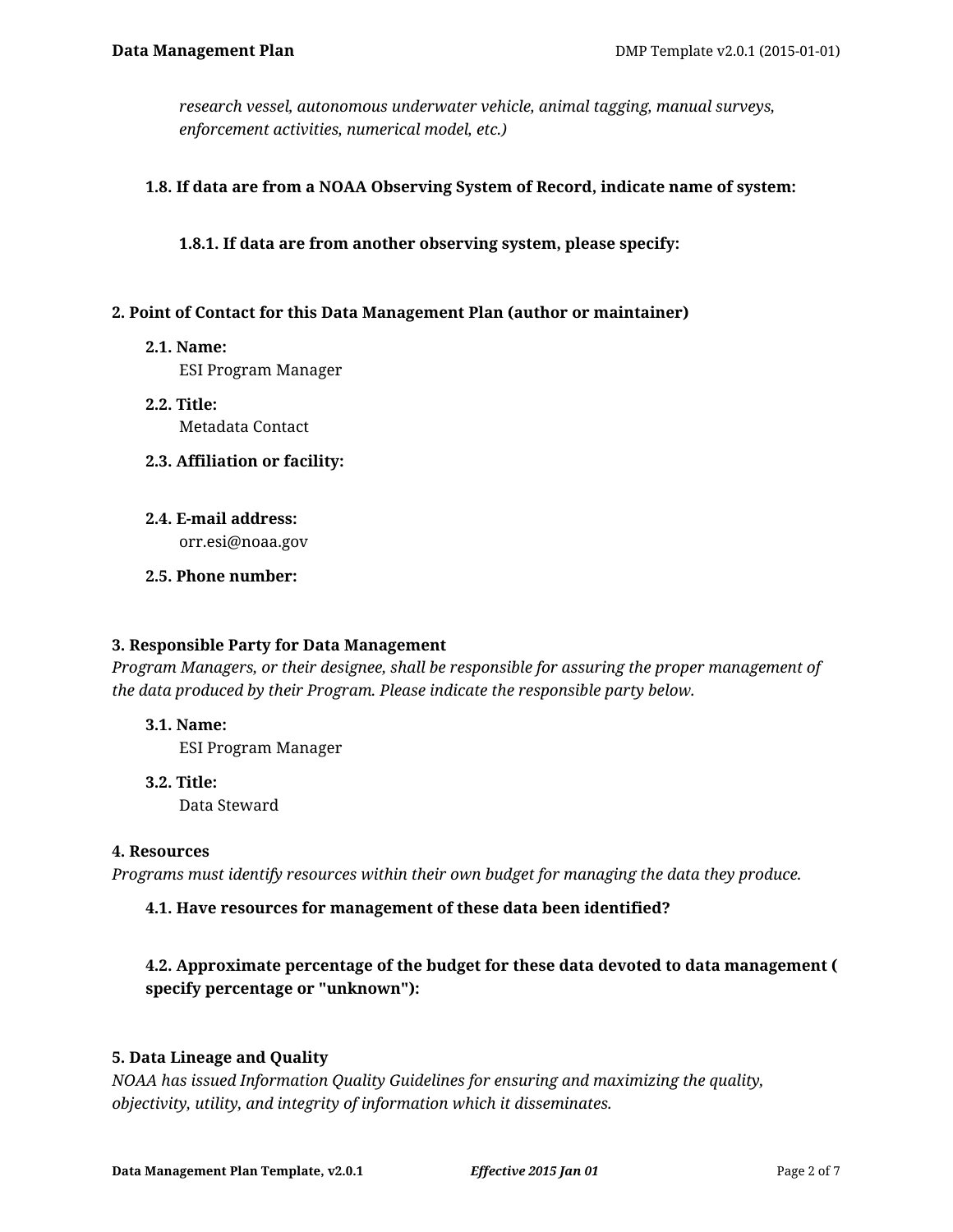# **5.1. Processing workflow of the data from collection or acquisition to making it publicly accessible**

*(describe or provide URL of description):*

Lineage Statement:

Sources of data used to depict fish distribution and seasonality for this data layer include: 1) expert knowledge; 2) survey datasets; and 3) published documents.

Process Steps:

- 2017-02-01 00:00:00 - Charlotte Harbor and the Ten Thousand Islands comprise the only known available nursery habitat for smalltooth sawfish. These areas are delineated by the species critical habitat polygons, which were included in the ESI as nursery areas. In addition to mapped nursery areas, higher concentration areas for both juvenile and adults were defined by Florida Fish and Wildlife Conservation Commission (FFWCC), NOAA staff, and published literature based on observation data, and are represented in the ESI as concentration areas with a concentration of high. In addition, the general distribution of sawfish was mapped based on the observation database maintained by NOAA Fisheries in both inshore and offshore waters. Please note, the life-history stages for elasmobranchs (sharks and sawfish) do not match the standard ESI life-history categories; months noted as 'spawning' in the ESI correspond to pupping and 'larvae' represent neonate presence. Charlotte Harbor and the Ten Thousand Islands are recognized as important nursery areas for several species of shark. Nursery areas were identified based on published literature (e.g. Hueter and Tyminski 2007,Steiner et al., 2007). Additional species and seasonality information were added to these polygons where they were available, including in the Ten Thousand Islands.

- 2017-02-01 00:00:00 - Offshore species were mapped to polygons corresponding to bathymetry breaks. Many of these species aggregate around hardbottom habitat; however these habitats are not well surveyed, so fish distributions in the Gulf of Mexico are represented as broad, general distribution polygons. The following polygons were created: 0-10m, 10-30m, 30-200m, and >200m. Data sources used to populate these polygons include: 1) SEAMAP trawl and reef fish survey database observations from 2005-present were mapped and species of interest were assigned to the polygon(s) within which most of the observations fell; 2) Essential Fish Habitat polygons - used as a guidance to assign highly migratory species to appropriate areas; and 3) published sources, including fishery management council documents were used to assign remaining species and seasonality information to the appropriate polygons. Select riverine species were mapped based on published documents to the Myakka and Peace Rivers upstream of the FIM sampling database. Fishery independent monitoring (FIM) data were provided by Florida Fish and Wildlife Conservation Commission (FFWCC) to map common estuarine and inshore species. Monthly and overall estimates of catch per unit effort (CPUE) and probability of capture from 2005-present were generated for each species by gear type by geographic zone and habitat strata. Economically important species were retained in the dataset if they occurred in more than 5% of the samples in a given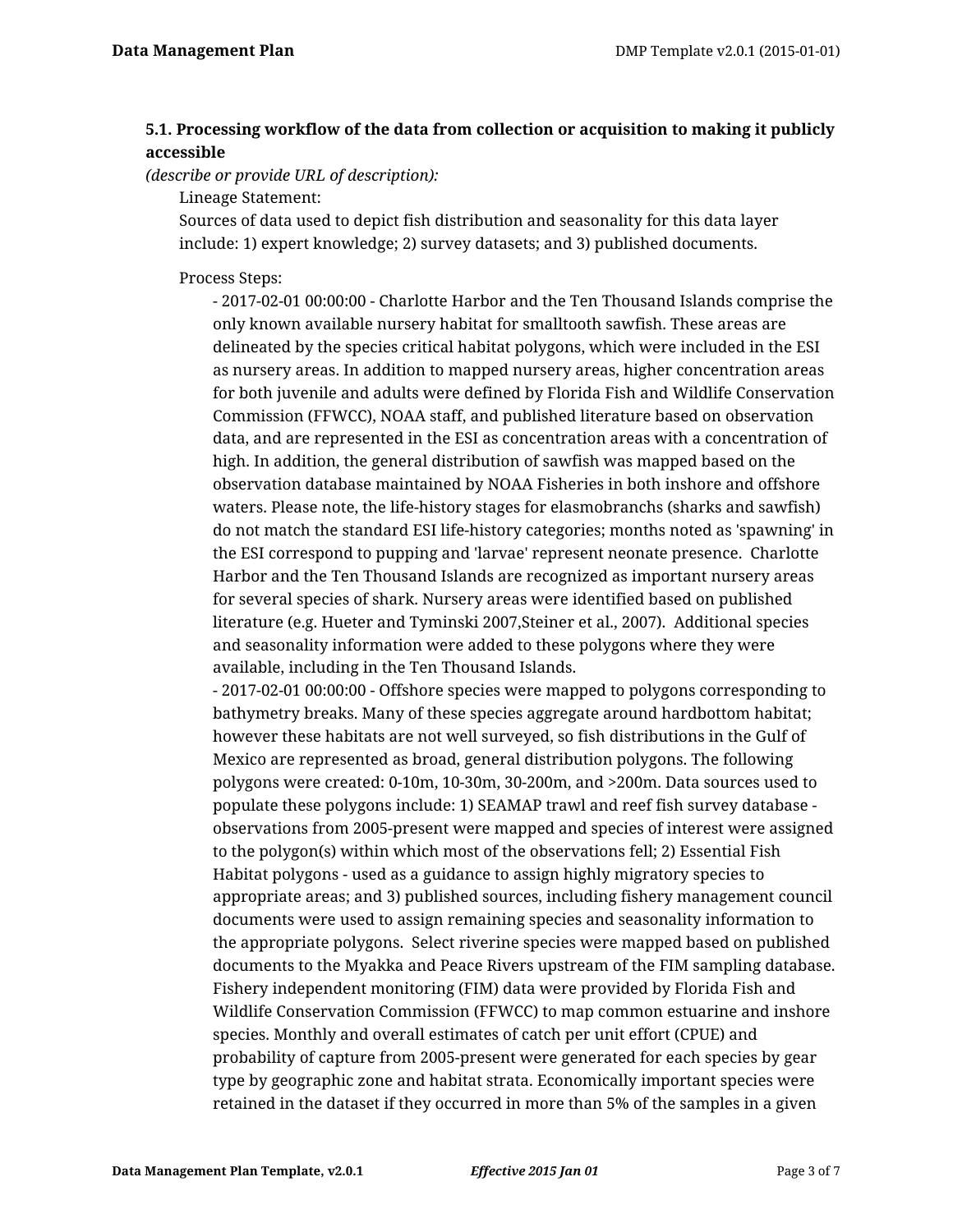zone across the entire dataset. The life-history stage most commonly captured by each gear type was assigned based on expert knowledge. Select species of ecological importance were retained in the dataset if they occurred in more than 10% of the samples. CPUEs of all species that met the inclusion criteria were divided into quartiles and assigned a categorical value of high, medium or low if a record was in the top quartile, middle two quartiles, or lowest quartile, respectively. - 2017-02-01 00:00:00 - Polygons were created to represent the zone/strata/estuary combinations provided by FFWCC. Habitat strata mapped include: shoreline ( represented by a 50 m buffer of the ESI shoreline), shallow vegetated areas (based on seagrass data collected for this project), shallow nonvegetated areas, and deep area (>1.8m). Not all strata are mapped in each geographic zone, due to differences in occurrence of the habitat types. Where a species was caught by multiple gear types within a zone/strata, the higher concentration value was assigned. Monthly presence was generated for the identified life-history stages by considering a species present if they were found in more than 5% of the samples in a given month. Seasonalities generated using this method were altered to create contiguous seasonalities if possible, for use in populating the life-history months in the ESI database. Where no clear seasonality was present or could not be discerned, species were marked as present year round. Only juveniles and adults were present in this dataset. Additional life-history information on spawning, egg and larval distribution was added to these polygons for the economically valuable species based on expert knowledge and published literature. South of Estero Bay, inshore fish species were mapped using a combination of ELMR data and trawl survey data provided by Rookery Bay National Estuarine Research Reserve ( RBNERR). Information from the ELMR database (species, concentrations, and seasonalities) were reviewed, and additional species of interest were added based on the trawl data. Trawl data coverage was limited to four bays, and the results were extended to nearby areas per the instruction of RBNERR staff. The above digital and/or hardcopy sources were compiled by the project biologist to create the FISH data layer. Depending on the type of source data, three general approaches are used for compiling the data layer: 1) information gathered during initial interviews and from hardcopy sources are compiled onto U.S. Geological Survey 1:24,000 topographic quadrangles and digitized; 2) hardcopy maps are digitized at their source scale; 3) digital data layers are evaluated and used "as is" or integrated with the hardcopy data sources. See the Lineage section for additional information on the type of source data for this data layer. The ESI, biology, and human-use data are compiled into the standard ESI digital data format. A second set of interviews with participating resource experts are conducted to review the compiled data. If necessary, edits to the FISH data layer are made based on the recommendations of the resource experts, and final hardcopy maps and digital data are created.

# **5.1.1. If data at different stages of the workflow, or products derived from these data, are subject to a separate data management plan, provide reference to other**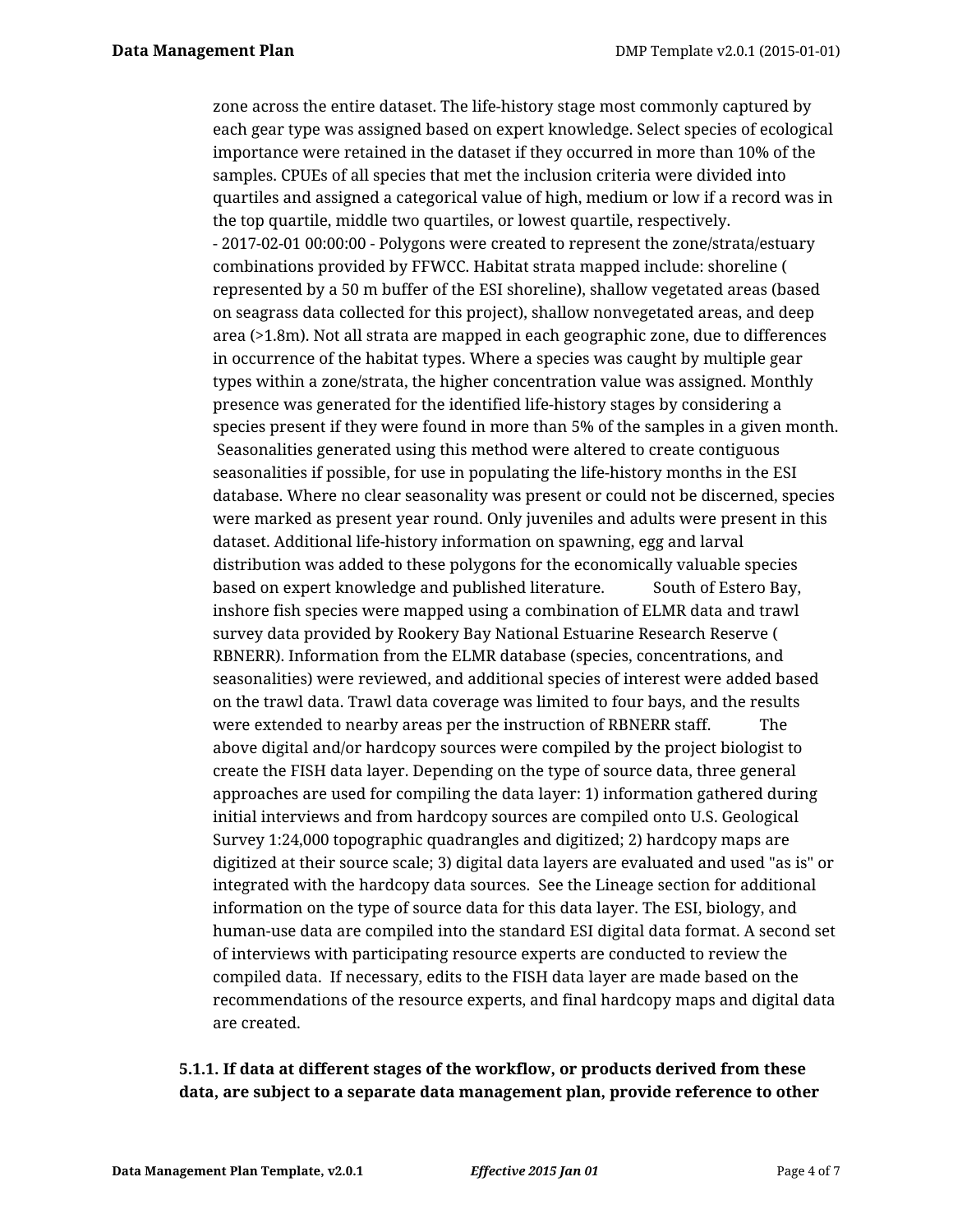**plan:**

# **5.2. Quality control procedures employed (describe or provide URL of description):**

#### **6. Data Documentation**

*The EDMC Data Documentation Procedural Directive requires that NOAA data be well documented, specifies the use of ISO 19115 and related standards for documentation of new data, and provides links to resources and tools for metadata creation and validation.*

#### **6.1. Does metadata comply with EDMC Data Documentation directive?**

No

#### **6.1.1. If metadata are non-existent or non-compliant, please explain:** Missing/invalid information:

- 1.7. Data collection method(s)
- 4.1. Have resources for management of these data been identified?
- 4.2. Approximate percentage of the budget for these data devoted to data management
- 5.2. Quality control procedures employed
- 7.1. Do these data comply with the Data Access directive?
- 7.1.1. If data are not available or has limitations, has a Waiver been filed?
- 7.1.2. If there are limitations to data access, describe how data are protected
- 7.4. Approximate delay between data collection and dissemination
- 8.1. Actual or planned long-term data archive location

- 8.3. Approximate delay between data collection and submission to an archive facility

- 8.4. How will the data be protected from accidental or malicious modification or deletion prior to receipt by the archive?

### **6.2. Name of organization or facility providing metadata hosting:**

NMFS Office of Science and Technology

### **6.2.1. If service is needed for metadata hosting, please indicate:**

### **6.3. URL of metadata folder or data catalog, if known:**

https://www.fisheries.noaa.gov/inport/item/54797

### **6.4. Process for producing and maintaining metadata**

*(describe or provide URL of description):*

Metadata produced and maintained in accordance with the NOAA Data Documentation Procedural Directive: https://nosc.noaa.gov/EDMC/DAARWG/docs/EDMC\_PD-Data\_Documentation\_v1.pdf

#### **7. Data Access**

*NAO 212-15 states that access to environmental data may only be restricted when distribution is*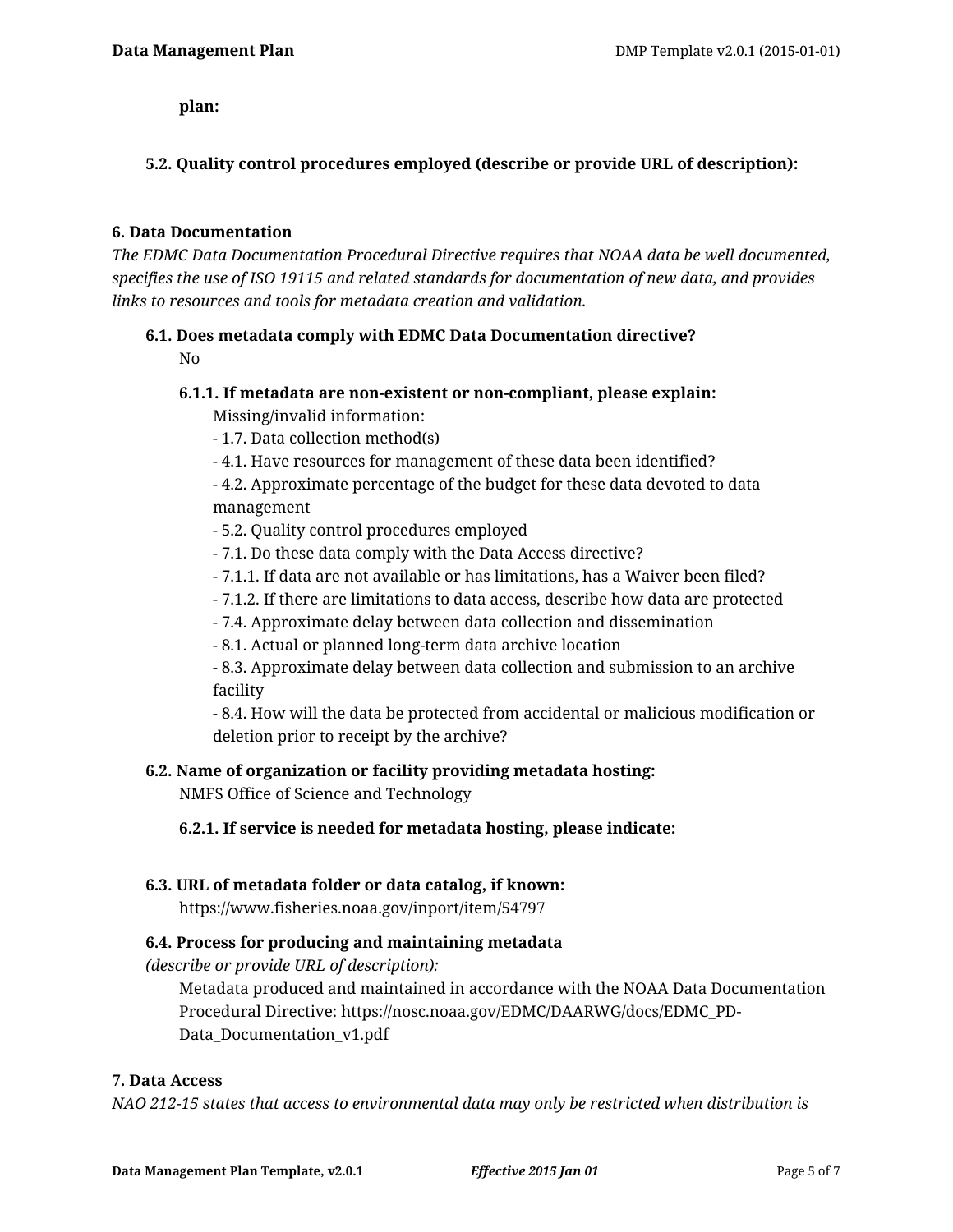*explicitly limited by law, regulation, policy (such as those applicable to personally identifiable information or protected critical infrastructure information or proprietary trade information) or by security requirements. The EDMC Data Access Procedural Directive contains specific guidance, recommends the use of open-standard, interoperable, non-proprietary web services, provides information about resources and tools to enable data access, and includes a Waiver to be submitted to justify any approach other than full, unrestricted public access.*

### **7.1. Do these data comply with the Data Access directive?**

# **7.1.1. If the data are not to be made available to the public at all, or with limitations, has a Waiver (Appendix A of Data Access directive) been filed?**

# **7.1.2. If there are limitations to public data access, describe how data are protected from unauthorized access or disclosure:**

**7.2. Name of organization of facility providing data access:** Office of Response and Restoration (ORR)

#### **7.2.1. If data hosting service is needed, please indicate:**

#### **7.2.2. URL of data access service, if known:** https://response.restoration.noaa.gov/esi

# **7.3. Data access methods or services offered:**

Data can be accessed by downloading the zipped ArcGIS geodatabase from the Download URL (see Distribution Information). Questions can be directed to the ESI Program Manager (Point Of Contact).

### **7.4. Approximate delay between data collection and dissemination:**

**7.4.1. If delay is longer than latency of automated processing, indicate under what authority data access is delayed:**

#### **8. Data Preservation and Protection**

*The NOAA Procedure for Scientific Records Appraisal and Archive Approval describes how to identify, appraise and decide what scientific records are to be preserved in a NOAA archive.*

### **8.1. Actual or planned long-term data archive location:**

*(Specify NCEI-MD, NCEI-CO, NCEI-NC, NCEI-MS, World Data Center (WDC) facility, Other, To Be Determined, Unable to Archive, or No Archiving Intended)*

### **8.1.1. If World Data Center or Other, specify:**